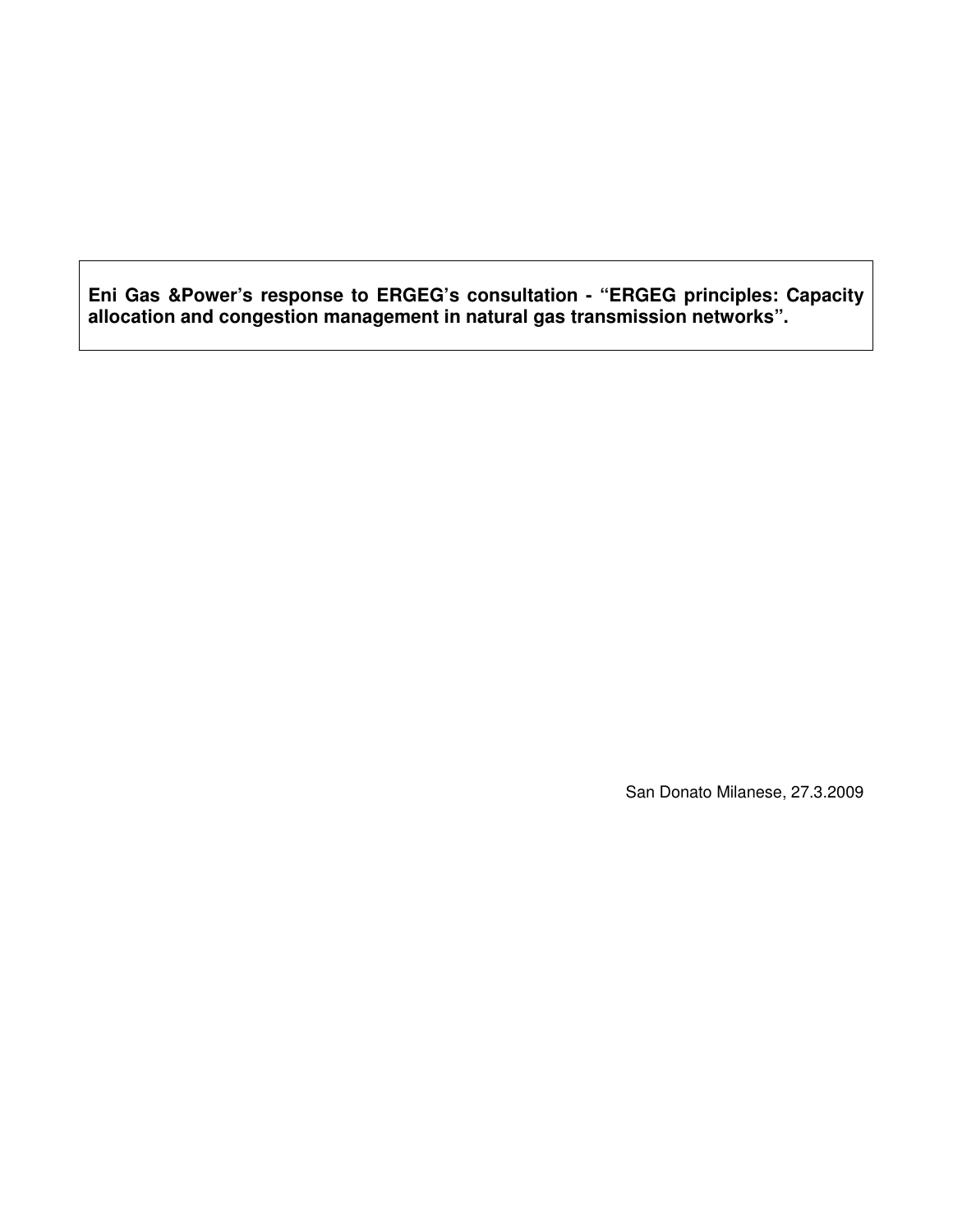### **Introduction**

Eni Gas & Power recognizes the importance of providing a common approach to Capacity allocation management and Congestion management procedures in order to favour cross border compatibility and to promote competition and security of supply.

The relevance of an efficient usage of the available technical capacity has to be balanced with the necessity of respecting and preserving the position of firm capacity holders who have to be granted the right of using the capacity bought without incurring in unrecoverable costs.

A change in nomination rules could have a very huge impact on supply and sales contracts (revision of nomination clauses in all contracts) with the consequent reduction in flexibility, that leads to a real and effective reduction in liquidity of the market.

The risks and costs for shipper associated to different definition of firm capacity (i.e. introducing overbooking of capacity and or limitation to renominations) go well beyond the economical impact of the value transportation tariff, to affect commercial and contractual impacts: in this respect it is to consider immediately that the buy back principle is, anyway, not sufficient to cover the effective shipper's risks and costs associated with these new rules.

For these reason firm capacity release should be necessarily agreed by the initial holder: excessive limitations of the re-nomination capacity rights wouldn't be consistent with contractual upstream and downstream provisions.

Unused capacity should be released by the single shipper on the secondary market creating on the same time, a regulatory framework that incentive the utilization of the secondary market of capacity.

The responses to the main consultation points follow here below.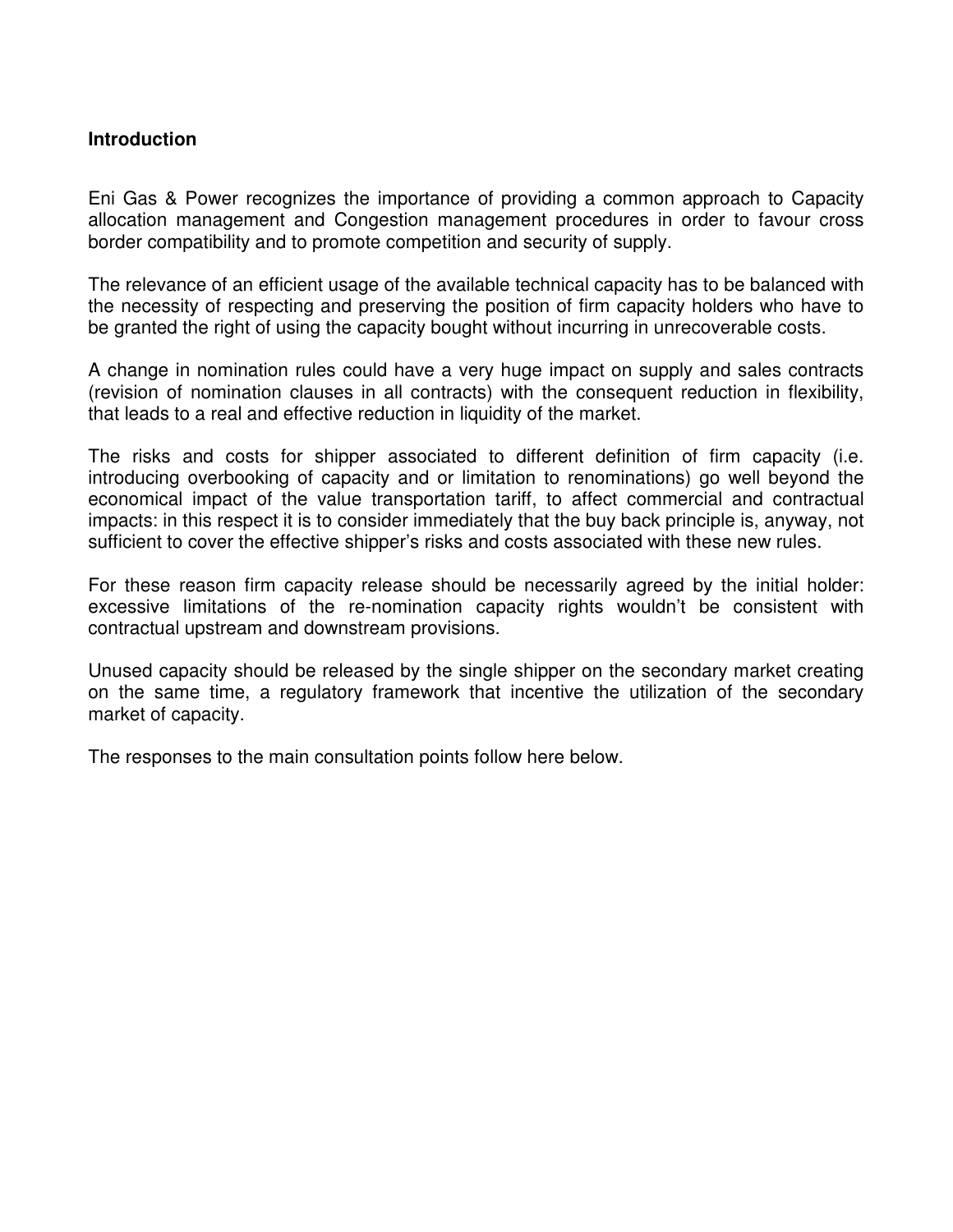# **Questions**

2. The scope of ERGEG's principles and of the derived proposals covers bringing capacity to the market where there is currently contractual congestion. Do you agree with this approach?

In principle we agree with the scope of bringing capacity to the market identifying mechanisms able to remove contractual congestion. If on the one side the tools proposed could free up capacity, on the other side they could attempt to the correct functioning of the market, exposing the users to the risk of losing firm capacity rights compromising the realization of downstream and upstream contractual obligations.

In our opinion, as we will discuss in our answers to the following Questions, the aim of the proposal is to reach a balancing between the introduction of appropriate mechanisms aimed to remove contractual congestion on a short term basis, avoiding risks to undermine either the principle at the basis of firm capacity allocation, either potential wrong market signal in term of congestion, as it would happen in the case of introduction of allocation procedures implying overbooking of firm capacity.

3. In principle, European regulators consider FCFS allocation potentially discriminatory. Do you share this view? What do you think about the proposed mechanisms (OSP with subsequent pro-rata allocation or auctioning)?

The FCFS allocation method is the instrument utilized in order to recognize the basic principle that contracts already signed for transportation capacity remain valid; this principle is recognized even in a OSP system, considering existing capacity, normally through a system of priorities. Taking into account this premise we consider the FCFS allocation method and OSP allocation method with priorities substantially equivalent and sharable as methods able to respect existing capacity rights allocations.

Considering allocation of existing available capacity (not already booked), in case of absence of long term capacity congestion, we agree on considering FCFS allocation a potential discriminatory tool: in this case we are in favour of the OSP followed by pro-rata allocation or, always in presence of short term capacity congestion, auctioning.

In case of long term capacity congestion we refer to the open season procedure described to Question n.11.

4. In your view, what is the future importance of the proposed capacity products (firm, interruptible, and bundled) and of the proposed contract duration (intra-day up to multi-annual)?

Firm: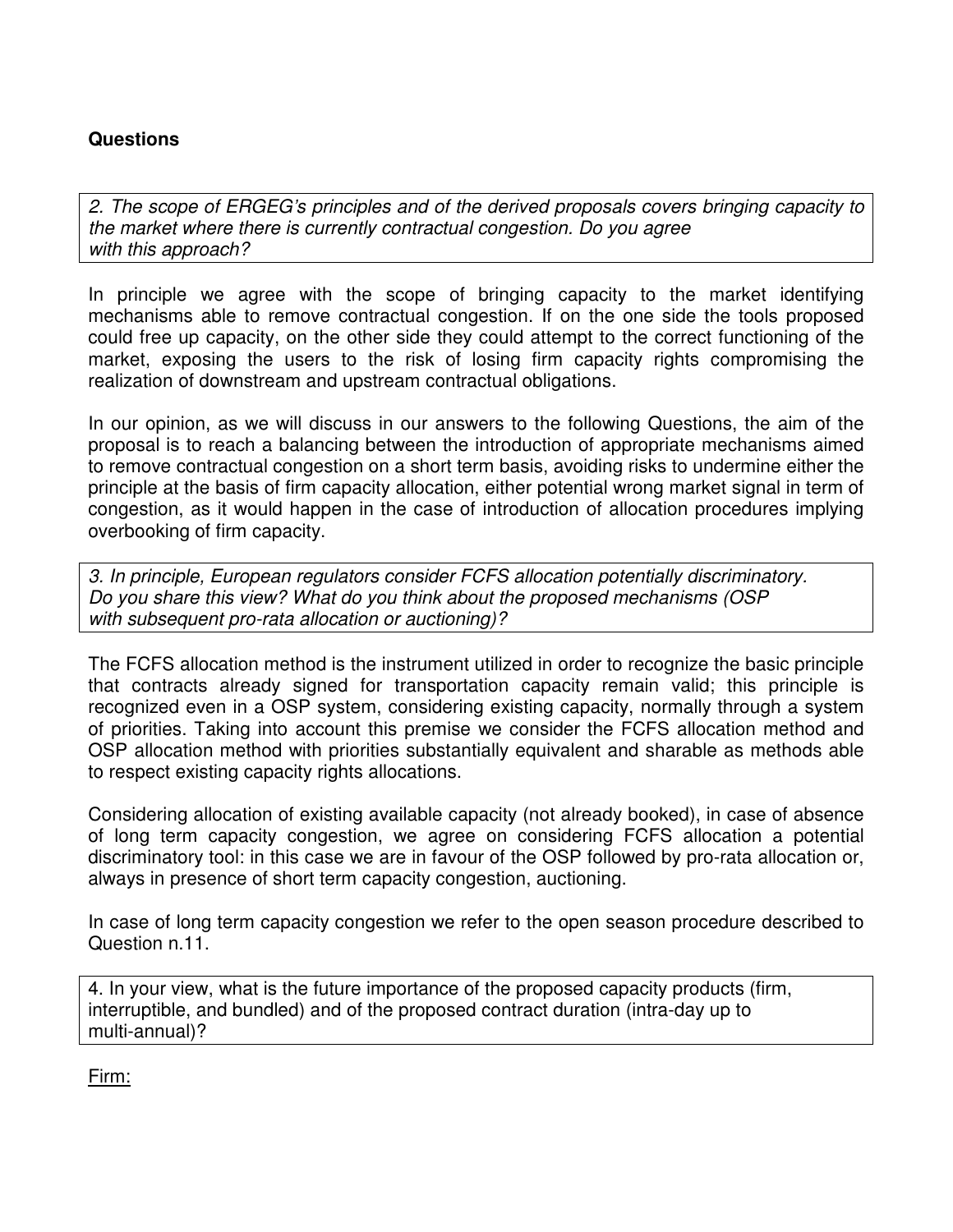Firm capacity can not be interrupted or cut once it is paid as firm capacity and booked with priority and rights indicated by NRA. It could be used by other shippers if not nominated/renominated. Coherenlty with this principle the firm capacity should be put at disposal:

- $\triangleright$  at the end of the renomination period, that should last until few hours (two or three) before the end of the Gas Day;
- $\triangleright$  through a declaration (i.e. on a yearly seasonal basis) of shipper provisions of unused capacity on a short and long term basis, avoiding in any case administrative regulation providing binding capacity release not in line with a liberalized regulatory framework.

## Interruptible:

Interruption should take into account the priority of allocation and should have the same mechanism in all the adjacent TSO's systems.

## Bundled:

It works if are implemented measures as:

- alignment of capacity booking windows between TSOs adjacent;
- same mechanism of allocation

- …

5. What is the role of secondary capacity trading?

The secondary capacity trading is the best tool in order to free up capacity without damaging existing firm capacity holders. We welcome any initiative aimed at improving the conditions under which users participate to the secondary trading capacity market.

Eni Gas & Power shares the use of voluntary auction instrument to incentive capacity trading in the secondary market. In our view auctions are suitable particularly in order to facilitate transaction of transportation products other than day-ahead ones. Moreover Trading Platforms are suitable to the introduction of innovative and flexible trading products but need time to be successful experimented.

Capacity products transactions could also benefit by the introduction, in trading procedures, of the following elements:

- standardized trading contracts as reference instruments;
- reduction of lead time for capacity transport transactions;
- easier and harmonized trading procedures;
- anonymity of the trading Parties.

Moreover secondary market of capacity could be favoured by web platforms or by quicker allocation mechanism implemented by transport operator (actually in some cases capacity releases on secondary market have to be done 7-10 days ahead)

6. How do you assess the proposed measures to enhance the availability of firm capacity and to improve short-term and long-term congestion management?

7. What are your views on the proposals? Do they address the problems? Will they lead to more effective capacity allocation methods being developed?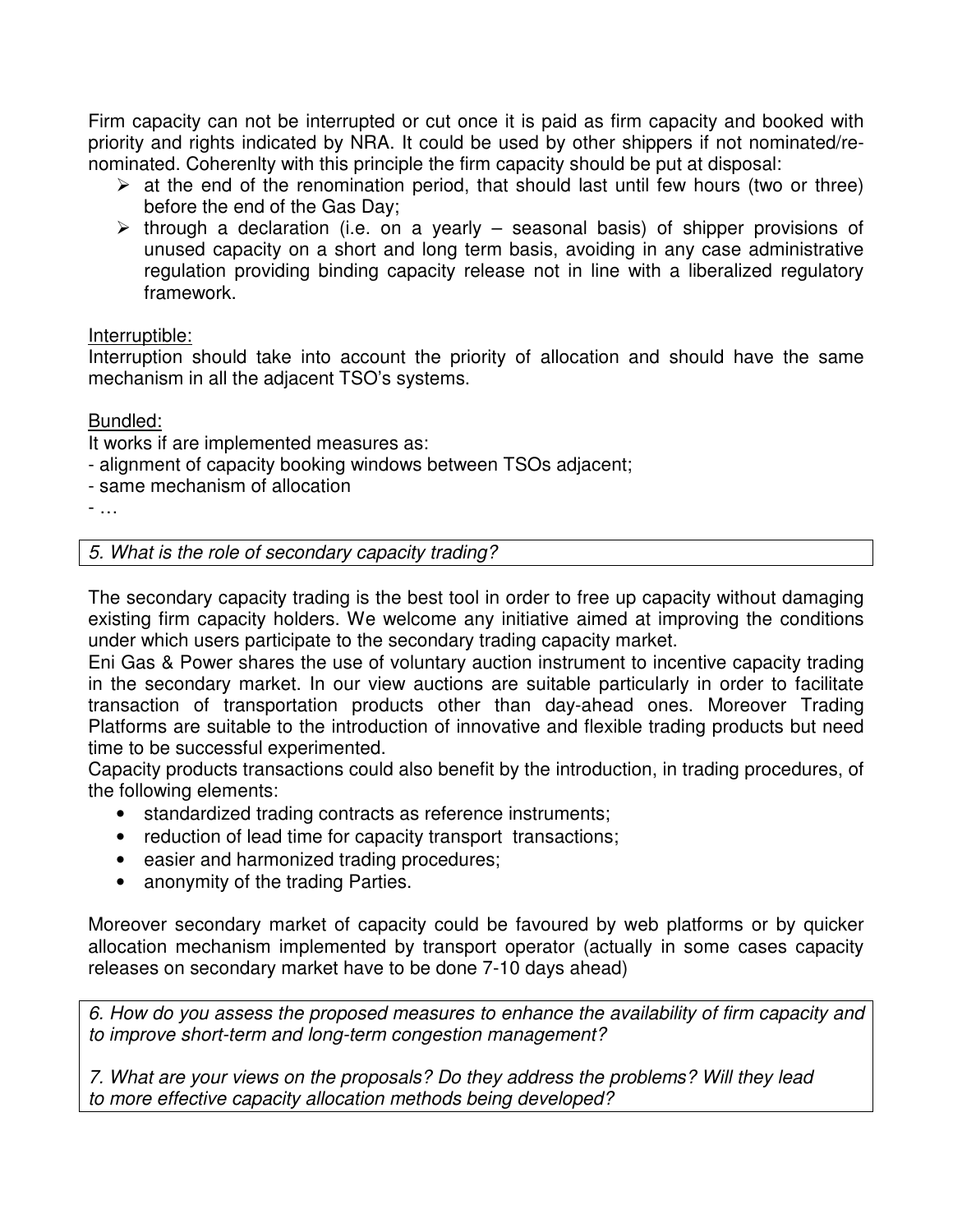Following the principles above described, here below we comment in detail the measures proposed in the ERGEG document:

- Capacity buy-back. The fact that the TSO is allowed to offer additional capacity on a firm basis above its baseline capacity is not sharable because it implies the degradation of firm capacity to interruptible with very serious drawbacks on sale/supply contracts. The risk, always present, is that the auction called by the TSO may not receive any bids with the inevitable consequence of the pro-quota cut of the users' firm capacity rights. We notice that in the document this eventuality hasn't been taken into account. Furthermore, it's not clear either how the users would be refunded of the extra costs raised by the mentioned cut (costs deriving from supply contracts, from sales contracts, from balancing rules of different system such as penalties) or how could be implemented a tender procedure in such a short time. As we said before the costs go well beyond the mere transportation costs (as it would imply a "buy back principle") to affect commercial and contractual impacts: in this respect it is to consider immediately that the buy back principle is, anyway, not sufficient to cover the effective shipper's risks and costs associated with these new rules. For this reason firm capacity release should be necessarily agreed by the initial holder: excessive limitations of the renomination capacity rights wouldn't be consistent with contractual upstream and downstream provisions.
- The document is not clear on how to make consistent a tender procedure with user renomination right;
- The document is not clear about consequences on penalties for capacity utilization / scheduling in case of firm capacity cut.

In conclusion even if we consider necessary to agree on a congestion mechanism, we consider not acceptable the overbooking of firm capacity and the connected buy back method. In synthesis the reasons are the following:

- $\circ$  shippers buys firm capacity and coherently organize supply and sales contracts on the basis of availability of such firm capacity;
- $\circ$  costs linked to a unavailability of capacity, in case of overbooking, can not be calculated "ex ante" depending on supply and sales portfolio of each shipper;
- o does not give the right signal for open season procedures for new capacity.
- Long term Use It or Lose It. In our opinion this mechanism doesn't guarantee the respect of rights acquired by the firm capacity holders. The under usage of the capacity could origin from unexpected and unpredictable reasons, that shouldn't prejudice in the long term the users' faculty to employ capacity.
- Freeing up capacity. We do not agree with the freeing up instrument as described in ERGEG document, as long as it doesn't guarantee the respect of firm capacity rights; regulatory demand solutions shall be avoided in favour of market-based initiatives. The basic principle to be respected is that any freeing up capacity or equivalent method should be based on a voluntary choice of shippers in order to avoid administrative regulation providing binding capacity release.
- Firm short term Use It or Lose It. We don't consider sharable the removing of rights for re-nomination of firm capacity. In order to make firm capacity available to the market, we consider acceptable a restriction of re-nomination rights that, in case of congestion, should be exercised until some hours before the gas day starting (respect to the main contracts in force).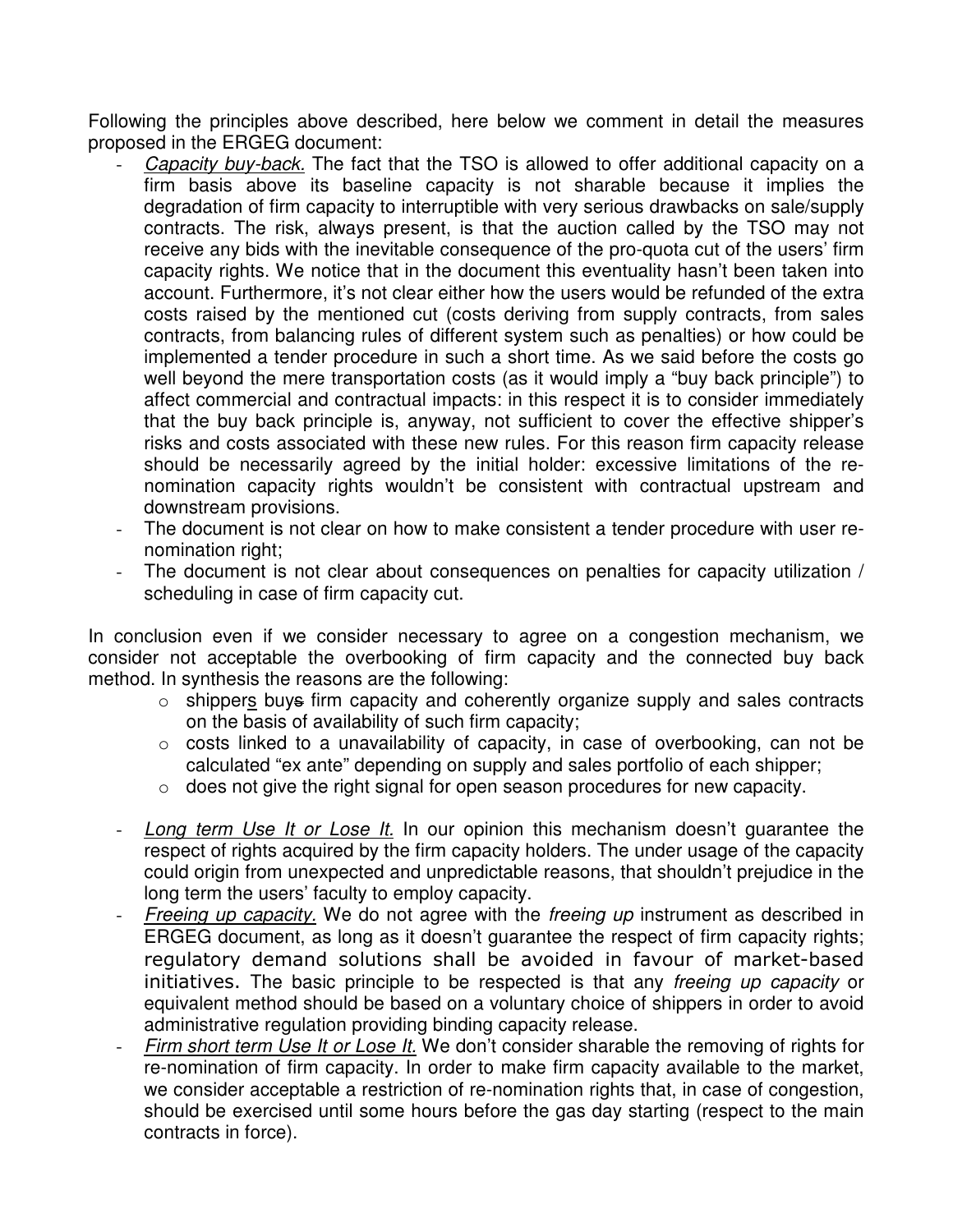- Interruptible Short Term Use It or Lose It. We support this mechanism that is able both to preserve initial firm capacity holder rights and to create short term trading opportunities.
- Secondary Market. We strongly support the identification of measures to facilitate capacity trading in secondary market.

In our opinion it is fundamental that all the above principles related to congestion management should be anyway applied with the same modalities in all the Member States.

8. Are the needs of shippers performing supply activities properly taken into account?

As specified above some of the proposed measures do not respect the need of shippers performing supply activities: if shippers lose the right of capacity re-nomination and related flexibilities, they could be not allowed to respect contractual minimum withdraw constraints

## 9. Are the proposed measures suitable to facilitate development of liquid gas markets?

Some of the measures proposed in the document (specifically Capacity buy back and Long Term Use it or Lose it), if applied, would restrict significantly the opportunity to manage capacity with adequate flexibility: for example, limitations to traders willing to realize arbitrage would be imposed.

For this reason, in our opinion, these measures do not favour the increasing of market liquidity.

We would propose:

- $\triangleright$  a restriction of re-nomination rights in the way described above,
- $\triangleright$  a "declaration procedure" (described in point 4 declaration on a yearly/seasonal basis - of shipper provisions of unused capacity on a short and long term basis);
- $\triangleright$  incentives to resell unused capacity in secondary market capacity as the tools that best fit the objective to improve flexibility and liquidity in the market.

10. In your view, how important are compatible booking and operational procedures between adjacent systems?

In our opinion compatible booking and operational procedures between adjacent systems are a necessary and preliminary requisite to introduce a common approach to the management of capacity and to create liquidity in the market.

Nevertheless this consistency implies the alignment of the different operational practices actually applied among Member States (we are referring for example to the timing of the nomination and re-nomination procedures that should be harmonized and aligned to a daily level; the same considerations are applicable for to the interruption procedures or to capacity allocation windows).

We reassert the necessity of a complete harmonization of congestion management procedures among Member States.

11. Do the proposed measures increase the efficient use of the system? What aspects would you support and like to see further developed?